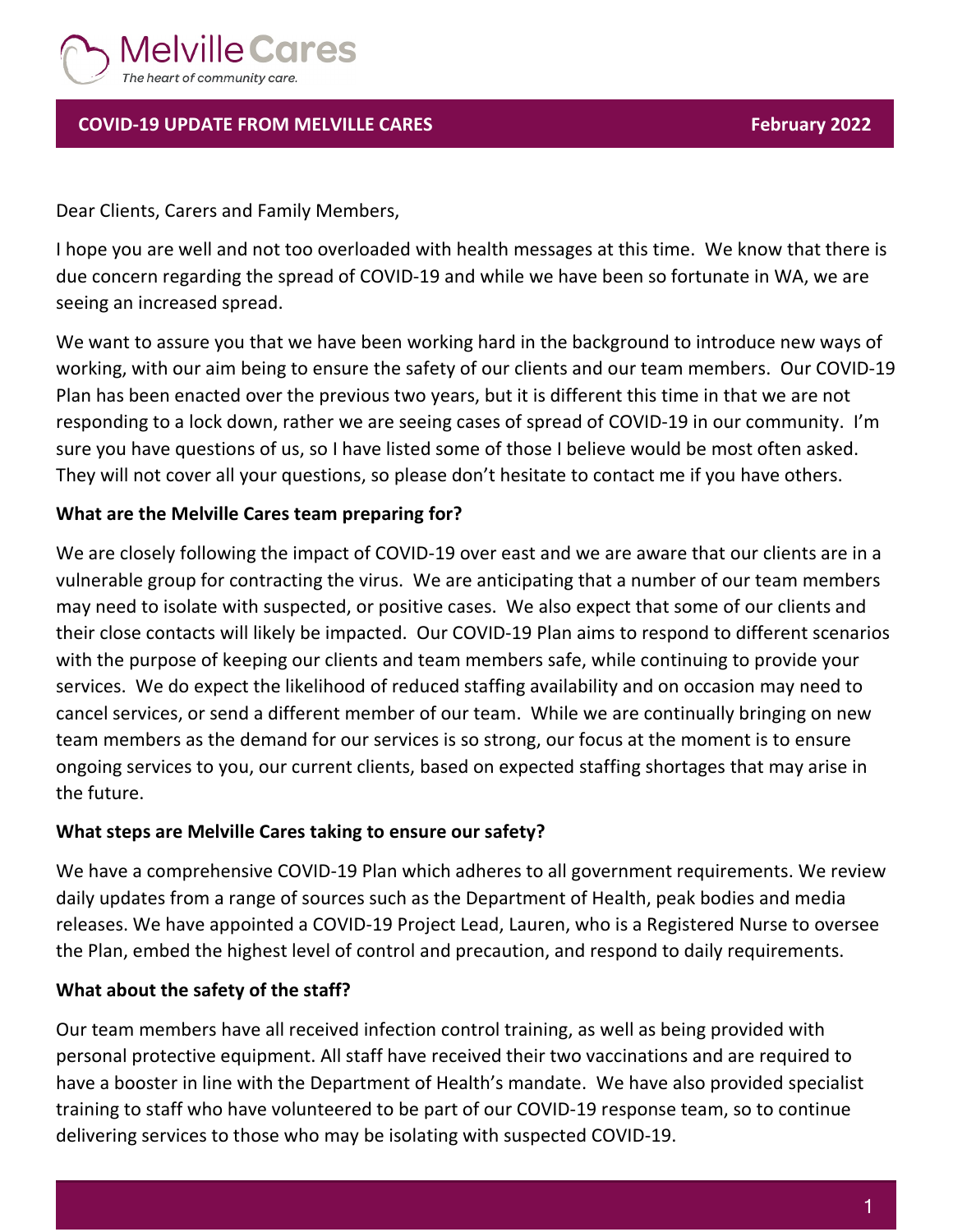We have also split office staff into teams to limit personal contact and have moved from face to face catch ups, to online options.

### **What impact will this have on my services?**

Our best outcome is that the impact is not significant, but that we will have a flexible approach to respond to the changes of the day.

Friendship Club and Melville Friends – as these venues are considered public spaces, as per the State Government mandate, we require proof of vaccination from clients attending and face masks are to be worn.

Transport – due to the close confines of the vehicles and higher risk to the driver and other passengers, we require proof of vaccination and masks are to be worn.

Services in my home – all team members coming to your home will be wearing face masks and undertaking regular infection control protocols. You will be encouraged to wear a face mask which the team member can provide you with.

Nursing and allied health – the same protocols will apply as per any staff member coming to your home.

Home and Garden Maintenance – will continue as per usual, with the team member wearing a mask when in the home.

Your coordinator will provide services as usual, but will restrict any face to face meetings with you. We want to ensure your safety and will take all measures to reduce unnecessary contact. Instead, we ask that you discuss any services or changes in your plan over the phone, or by Zoom, or Teams for those that use online services.

## **What if I choose not to be vaccinated?**

Your preferences and privacy are always respected, but as the impact on those contracting COVID-19 are so much greater for those over 65, we are encouraging all clients to speak with their medical practitioner about any concerns they may have.

Depending on your circumstances you may be eligible for an exemption. From the information above, you will see that the Friendship Club, Melville Friends and transport services require proof of vaccination, or exemption. While we have not put this requirement in place for other services at this time, we will monitor this according to the risk to our team members attending and for other clients, and as such may require proof of vaccination for other services at a future time. A guideline regarding Refusal of Services has been developed and can be provided to you upon request.

Depending on the rate of transmission in the community, we may undertake additional precautions when providing services to exempted, or unvaccinated clients.